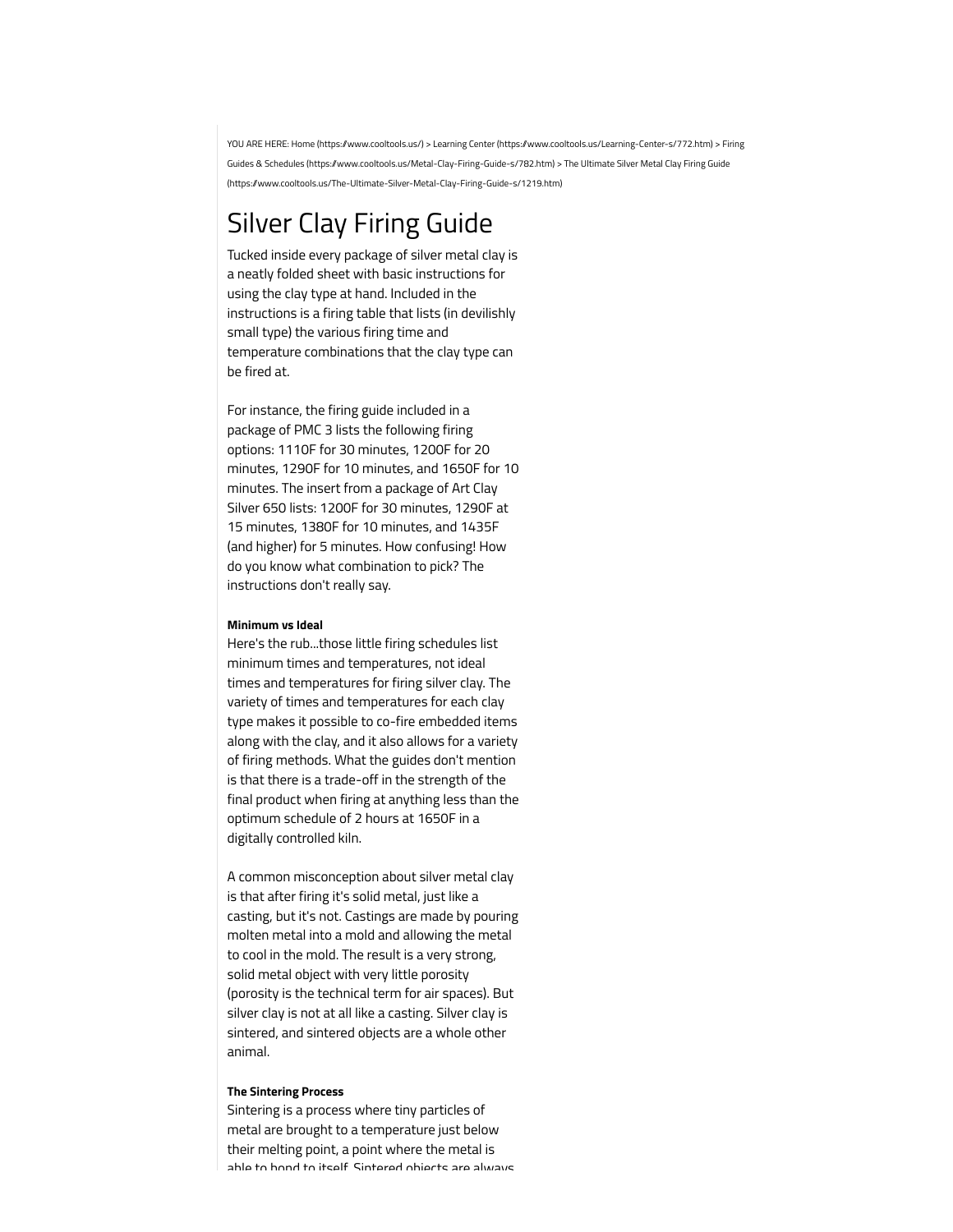able to bond to itself. Sintered objects are always porous because the metal particles are not like blocks that stack together nice and tidy, they are various sizes and shapes, and they don't fit together perfectly.

To visualize the structure of sintered metal, imagine a dish of lemon drops. Each candy is touching another one, but because of their shapes, they cannot make complete contact with each other, leaving open spaces between each piece. At sintering temperatures a bond is formed only where particles touch, so a fully sintered object is not completely solid even though it appears to be on the outside.

To understand how porosity impacts the strength of silver clay, imagine those lemon drops again. Sugar can be sintered, just like metal, so if we heated up the dish of lemon drops to a point just before the sugar melts (when the candy is sticky and tacky), the candy will bond everywhere the pieces contact. When the candies cool, the sugar recrystallizes and the candies will hold together in a mass. Because of the air spaces the mass is weak and can be broken if it's dropped, bent, or receives a blow. It's the same with silver clay, but on a much smaller scale.

When a sintered object breaks, the break is irregular and the inside appears to be grainy and is a lighter color than the outside. Silver clay objects have the same look when broken. Many mistake this typical breakage pattern for "underfired" silver clay when what they are actually seeing is the telltale sign of sintered metal.

#### **Time, Temperature & Strength**

Sintering does not happen instantly, which is why it's called a process. It takes a while for the metal particles to form a strong bond. The longer silver clay is held at its sintering temperature, the more fully the individual particles are able to bond to each other. When fired at the lowest temperature for the shortest time, the bond that is created is not nearly as strong as when fired at the ideal temperature and time.

Here's an eye opening experiment to show how time and temperature affects the strength of a silver clay object: Roll out 2 identical strips of PMC 3, same length and thickness. Fire one at the minimum schedule of 1110F for 30 minutes. Fire the other at the optimum schedule, 1650F for 2 hours. Take the strip fired at optimum and form it into a ring on a ring mandrel with a rawhide mallet. Now you've got a dandy little ring. When you try the same thing with the strip fired at 1110F, it will crack and break as you try to

| <b>Minimum</b> | <b>Optimum</b>                    |
|----------------|-----------------------------------|
|                | Temperature/Time Temperature/Time |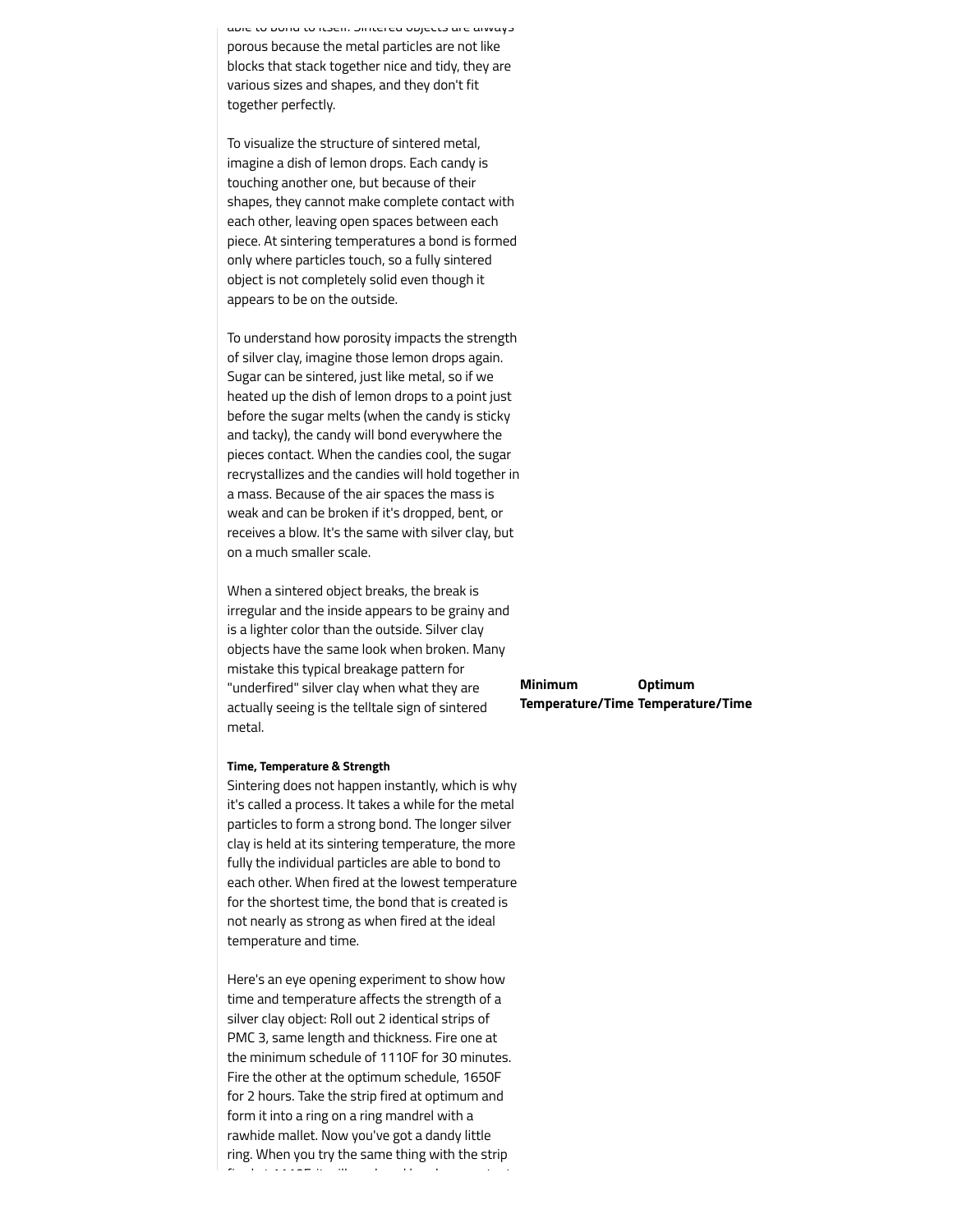fired at 1110F, it will crack and break as you try to form it. The difference in strength by firing times can be pretty dramatic, so it's important to understand that you are making a trade-off in strength when firing at lower than the ideal schedule.

I find that it helps to think of silver clay objects as being made of ceramic rather than metal. We all know what to expect of a ceramic object, and silver clay is very much like this in its fired state. Most of us wouldn't give a second thought to lifting a heavy suitcase while wearing a sterling silver or gold ring, but we'd avoid lifting heavy things while wearing a ceramic ring. If you think of silver clay objects as being made of ceramic, you'll make them more sturdy in the first place and treat them with more care when you wear them.

## **When to Lower the Temperature**

Lower the temperature and shorten the firing time only when you have to. If you want to fire glass, heat-sensitive gemstones, or sterling silver along with silver clay, the temperature and time will need to be reduced for these items to survive. This is where the various firing schedules come in handy. Use the firing guides to find the clay that is compatible with the item you want to co-fire, and use the highest temperature and longest time you can within that range.

Teachers will often fire at less than ideal temperatures in a workshop or classroom situation because they have to budget their time to be sure your work gets in and out of the kiln and still leaves time to finish. When they have the luxury of time, however, they will fire at the optimum schedule. It's a good idea to re-fire at optimum anything that was hastily fired in a classroom as long as there are no heat-sensitive inclusions (glass, sterling, heat-sensitive stones).

When firing at less than the optimum schedule, be mindful of the trade-off. Avoid delicate tendrils and lacy details that are not supported. These can be easily broken during finishing, tumbling or in daily wear. Beef up ring shanks and bracelet links. Reinforce connections so you have a larger area of contact on components such as jump rings, bails, and pasted on elements. Remember that thicker pieces are less prone to breakage. Consider multiple firings if you need to include something that requires low firing, especially in the case of rings or bracelet parts.

## **Quick Reference Minimum vs Optimum Firing Schedules**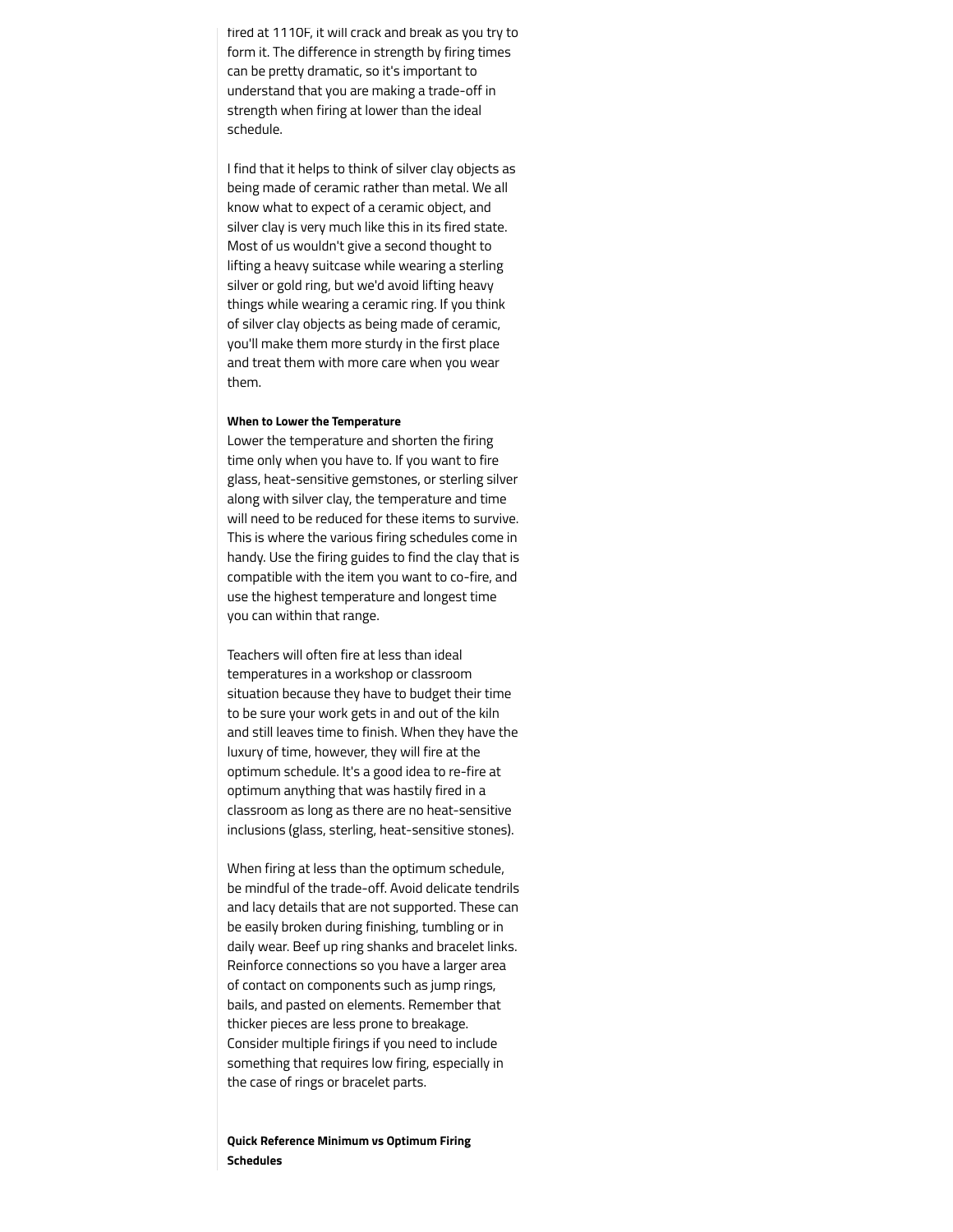| PMC Standard                  | 1650F/2 hrs  | 1650F/2 hrs |
|-------------------------------|--------------|-------------|
| <b>PMC Plus</b>               | 1470F/30 min | 1650F/2 hrs |
| <b>PMC 3</b>                  | 1110F/30 min | 1650F/2 hrs |
| Art Clay Silver Standard      | 1470F/30 min | 1650F/2 hrs |
| Art Clay Silver 650           | 1200F/30 min | 1650F/2 hrs |
| Art Clay Silver Overlay Paste | 1470F/30 min | 1650F/2 hrs |
| Art Clay Oil Paste            | 1470F/30 min | 1650F/2 hrs |
|                               |              |             |

## **Maximum Firing Temperature**

The melting point of fine silver is 1761F/961C. You may find slightly conflicting numbers, but the fact is, at this temperature, give or take a degree, fine silver will be a molten blob. Obviously, in order to transform our carefully crafted treasures into silver works of art, we need to avoid anything close to 1761F or our hard work will be just a forlorn memory.

At 1110F fine silver becomes "open" to fusing, but is cool enough to maintain its form. Up to 1650F, fine silver will fuse and still hold it's form, so this is why the range of temperatures for sintering all forms of silver metal clay is between 1110F and 1650F.

Digitally controlled kilns will sometimes creep up above their target temperature and a rise of a few degrees above or below your target temperature is nothing to worry about. Kilns usually go just a little over their target temperature, but will fall more than that. If your kiln overshoots your target temperature by more than 20 degrees, check the thermocouple to be sure it's functioning properly because temperatures just a few degrees above this will show the early stages of melting and will be detrimental to your silver clay objects.

## **Maximum Firing Time**

Each type of silver clay has a minimum firing time and temperature, but what's the maximum? We know the maximum temperature for all forms and types of silver metal clay is 1650F, but what's the maximum time? Technically, there is no maximum firing time. As long as you do not exceed 1650F, a piece could be fired for the next year and it wouldn't hurt it. But after 2 hours, maximum sintering has been achieved and fired beyond 2 hours is a waste of resources.

## **Support**

Remember that silver clay is just below its melting point when it's sintering. At sintering temperatures, silver clay is vulnerable to the forces of gravity because the binder has long since burned off and the particles are all by themselves with no support. Gravity will push against a silver clay structure as it's firing and slump it if it can. Don't take it personally, it's just what gravity does. The trick is to outsmart gravity and give your pieces support while they fire so they can't slump or deform.

Flat pieces are the easiest to fire because where is the metal going to go, right? Gravity will work in your favor, but sometimes you'll find that a piece that was fired flat ends up slightly lumpy and not flat after firing. This can result from "surface drag", embedded stones, glass or other items fired in place.

## **Surface Drag**

Surface drag is what happens when the silver clay begins to shrink, but is hampered by the surface it's sitting on. Sprinkle a little alumina hydrate on the firing surface to avoid drag.

## **Puckering**

When a stone or some other object is co-fired with the silver clay, you've got a little problem. The embedded object is not going to shrink, but the silver clay shrinks from all directions (length, width, thickness), pulling itself toward the center. If a small stone is embedded (3mm or less), it's not that noticeable. But larger stones will show strain

around objects, depending on the size and how they were embedded. The clay will often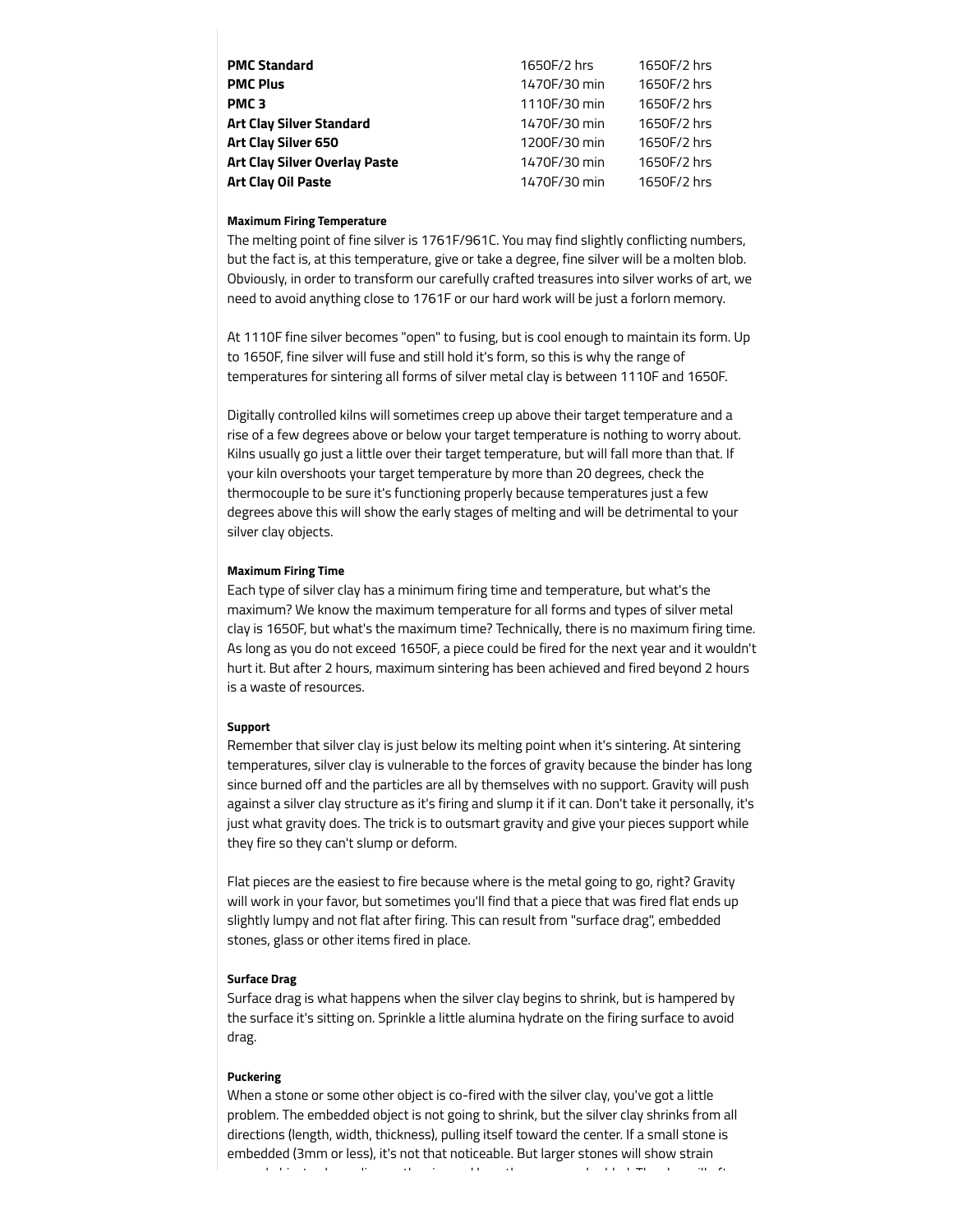around objects, depending on the size and how they were embedded. The clay will often begin to move upward as if trying to eject the embedded object, and leave what I call "blow hole" strain.

The solution to puckering is very simple; give a little bit of room around an embedded item to account for the shrinkage. Obviously, the larger the stone, the more space that is needed to account for the shrinkage. For PMC standard, your opening needs to be around 20-25% larger than your stone. For all other forms of silver metal clay, the opening should be 5-8% larger. The idea is to give enough room for the clay to shrink just to the item embedded, but enough that it locks in place. It's also a good idea to make an azure behind the stone so it isn't ejected from its setting as it shrinks. Azure means "light". You'll see azures in fine jewelry. Diamonds are almost always set with azures….little openings behind the stone that let the light reflect through it.

For wet setting, first make a hole about half the diameter of the stone size you are setting. Then press the stone into the hole.

For dry setting, mark the center with a small ball stylus or needle tool while it's wet, then use that mark as a drill guide and use a twist drill to drill the azure. Then use a stone setting bur to drill the seat for your stone. Your stone setting bur should be slightly larger than the stone you are setting. For small stones from 2mm to 3mm, use a matching sized bur and set the stone down to it's table. For larger stones, use one size larger than your stone and cut the seats so the stones sit enough below the girdle that the silver clay can get a grip on it when it shrinks. You'll need an eye that's been calibrated through experience to know exactly how deep to set a stone, but while you are learning, go slow and keep testing.

## **Flattening**

If a piece that was supposed to be flat is not flat after firing, you can often reshape the item. You'll need a bench block and a mallet. Place the item on a bench block (a hardened metal surface) and use a rawhide mallet to tap the high spots flat. A rawhide mallet will not distort the surface of your silver clay if you use light blows. Your goal is to flatten the form, not distort the metal. Avoid hammering directly on large stones. 4mm and smaller stones can usually sustain gentle blows as long as the culet (the pointy back end of the stone) is not hitting against the bench block as you tap.

## **Dimensional Objects**

Anything that is domed, hollow, rounded, or has pieces that are hanging out in space, needs support during firing. A firing dish filled with vermiculite or alumina hydrate can be used to nestle pieces for support during firing. Vermiculite is a mineral used industrially as insulation, packing material, and even as a hydroponic growing medium, among many other uses. Vermiculite is completely safe to handle. Alumina hydrate is a powdered ceramic material used in refractory products and glazes. Alumina hydrate has a very nice texture and provides superior support. Be careful when working with alumina hydrate that you do not kick up dust. Alumina hydrate is an irritant to the lungs.

Another good support is fiber blanket. You can use tufts of the fiber blanket like cotton and make custom supports for cantilevered items or pieces that need some support during firing, but do not lend themselves to being buried in vermiculite. Fiber blankets are made of spun ceramic fibers and the airborne fibers should be avoided as they can irritate your lungs if inhaled.

Look at your piece and decide the best way to fire it to avoid flat spots, deformation, etc. A ring should be fired on its side to avoid a flat spot if the design allows for it. Round objects need to be placed on a fiber blanket or nestled into a dish of vermiculite or alumina hydrate. Place dimensional objects so that gravity will work for you rather than against you. Domes should be placed face down during firing. Lentils can be placed sideways. Be careful when "nestling" the unfired pieces into vermiculite to avoid scratching the soft clay surface.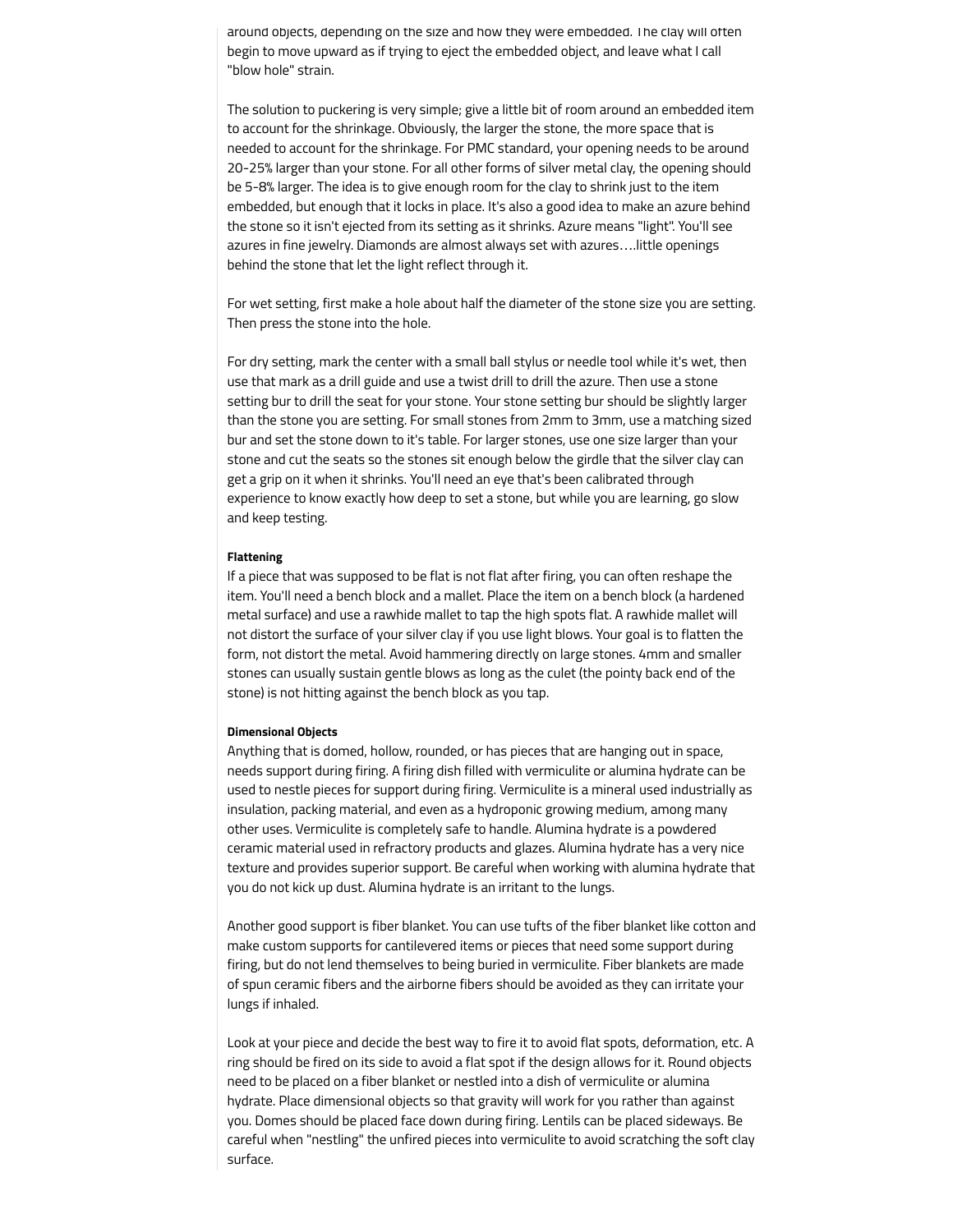You may be advised to use a terra cotta plant bottom as a firing dish. I don't recommend this because terra cotta is a bisque fired clay that will always crack in the kiln, usually the first time you use it. Use a high-temperature ceramic dish to fire silver clay. You'll have something that will last for years rather than constantly throwing out terra cotta bottoms and cleaning out your kiln.

#### **Re-Firing**

Anything made of fine silver can go into the kiln more than once. Let's say I want to make a ring with a natural peridot gemstone fired in place. The maximum safe time and temperature for most peridot is 1470F for 30 minutes. I could fire the entire ring at that schedule, but then my ring shank would not be very strong. Rings take more abuse than any other piece of jewelry, so, if I'm smart, I'll fire the ring shank at the ideal and then refire with the heat sensitive stone. In this way I can get the best of both worlds.

Keep in mind that you don't have to fire silver clay just once...fire as many times as you need to accommodate low-fire inclusions, to add on to previously fired pieces, to make repairs, or to add findings. Re-firing does not hurt fine silver.

If the piece you wish to re-fire was supported in a firing dish with vermiculite, alumina hyrdate or on a fiber blanket, you'll have to support it all over again when re-firing. The same gravitational stresses will be placed on the piece when it reaches the near-melting temperatures for re-firing.

### **Adding Unfired Silver Clay to Fired Silver Clay**

To successfully add new clay to pre-fired silver clay, the new clay needs to get a grip on the old in some way. If you know you will add to a piece as you are making it, you can prepare the area in advance to get the strongest connection. Score grooves or lines in the wet clay or scratch into the dried clay where you know you'll add on. Once the main piece has been fired, the grooves will give the new clay a hand-hold and make the connection much more reliable after firing. Firing at optimum (2 hours/1650F) will achieve the strongest bond.

#### **Adding Ring Tops and Stacking Components**

Where you want to stack a component for a ring top, score the area to be added to when the clay is wet or after its dry. Then you can fire that portion of the project. After firing, added clay can be pressed into the grooves where it can get a hold on the existing metal, making for a more secure connection of the new piece.

Pieces that have been burnished and finished will have a smooth, hardened surface which makes it more difficult to get a good bond. A finished piece may also have a patina. A patina is an oxidized surface that will interfere with bonding, so it must be cleaned off before adding to it. To clean and prepare the surface, the piece can be pickled or re-fired. Pickle in Silver Prep and then rinse well, or fire at 1400F for 20 minutes. Rough up the area to be bonded to. Drill holes, file grooves, or use a separating disc or diamond cut-off wheel to score up the area to be bonded before adding fresh clay. The idea is to give the new clay something to hold on to.

Components can be pasted on with slip, syringe or lump clay directly to the freshly fired surface. Allow additions to dry completely and then fire at the highest temperature and longest time you can for the items you are adding. Art Clay Oil Paste makes a very strong bond for connecting 2 previously fired pieces, adding silver components to fired pieces, and for making repairs. Lavender oil can be added to PMC paste to make an oil paste (add 15 drops of pure lavender oil to a container of PMC3 paste to make your own oil paste, stir it in and let it sit overnight to assure complete absorption before using). You can use Art Clay Oil Paste with PMC plus or PMC3 as well as all Art Clay products.

#### **Repairing Broken Areas**

Most pieces that fail break because they were not fired at optimum and/or the piece was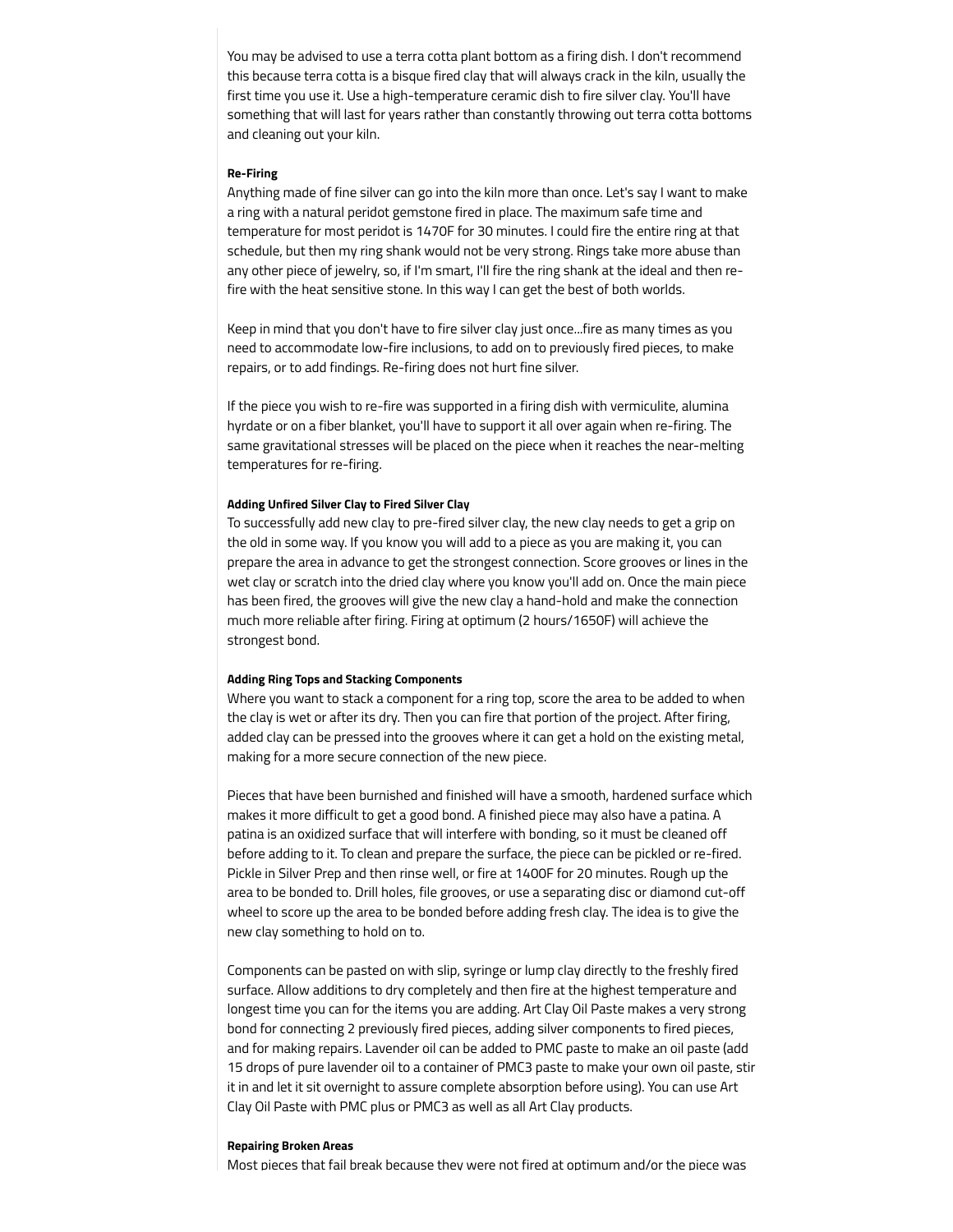Most pieces that fail break because they were not fired at optimum and/or the piece was too thin or delicate for the application. Often times the repair that is needed is a butt joint. A butt joint is where 2 pieces butt up together, head to head, but don't overlap. This is usually a very small area of contact that can be easily re-broken if the rest of the piece is too weak to support the structure. Repaired joints are not as strong as a virgin piece of silver clay, so you may want to add additional thickness to the piece as well as repairing the joint.

Consider the durability of the design compared to how it's used. If your piece is a ring, maybe it's just too thin to survive the trials and tribulations of a ring. You may be better off making a new shank out of fresh silver clay and adding the broken pieces of your original ring to the design and create something new and really cool. This is one of the ways you'll learn what's possible and not possible with this medium.

Where you do want to make a repair, it's best to use oil paste for the strongest bond, and if you can, add clay to the area to support it. If a bail breaks off, adding a tab of clay to the back to bridge the broken pieces is better than trying to make a bond with just a little paste added to the break.

## **GEMSTONES**

## **Co-Firing Natural and Man-Made Gemstones**

Our gemstone firing guide, Gemstones in Metal Clay, lists safe times and temperatures for many gemstones, both man-made and natural, that can be successfully fired in place. Our guide lists the highest safe temperature and time for each gemstone and teaches you how to determine which stones will be safe in the kiln.

To avoid burning your stone, do not exceed the safe firing time or temperature. If a stone is listed as safe to 1470F for 30 minutes, lowering that temperature does not mean you can extend the time. If you do, the result may be a burnt stone.

Luckily for us, most cubic zirconia stones can be fired at the ideal schedule with no change in color. There are some colors that are very heat sensitive and have special firing schedules. Tanzanite CZ's are very heat sensitive and are probably best to set after firing, but can be fired in place at very low temperatures. Bright green CZ's such as emerald or tsavorite and nacarat (black) are all heat sensitive and must be fired with care. Bright orange stones are quite hardy, but can darken if fired at too high a temperature. All of these details can be found in our firing guide, Gemstones in Metal Clay.

Never quench pieces with embedded stones of any kind.

## **Burnt stones**

Have you ever pulled a piece from the kiln to find what was once a beautiful, brilliant gemstone has turned green or muddy brown? What happened is very simple...the temperature and/or time were too long for the stone and it burned. It might look awful now, but there is a way to save it.

Stones go through a series of colors as they burn. Peridot, for instance, when overheated or kept too long at it's safe temperature will turn a slight brownish green, then an olive green color and eventually a reddish color. To salvage a piece with a burned stone, just refire it at 1650F for 1 or 2 hours to get a gorgeous deep cognac red color. It may not be the color you were after, but it beats scrapping the whole project.

To avoid burning gemstones, be sure and download our free guide, Gemstones in Metal Clay. This helpful guide gives firing times and temperatures for any gemstone you can imagine. Some stones are safe, and others are not to be attempted, but this guide will sort out for you what works from what doesn't in the kiln. To make your life easier, we also print the safe firing temperature on each package of gems we sell.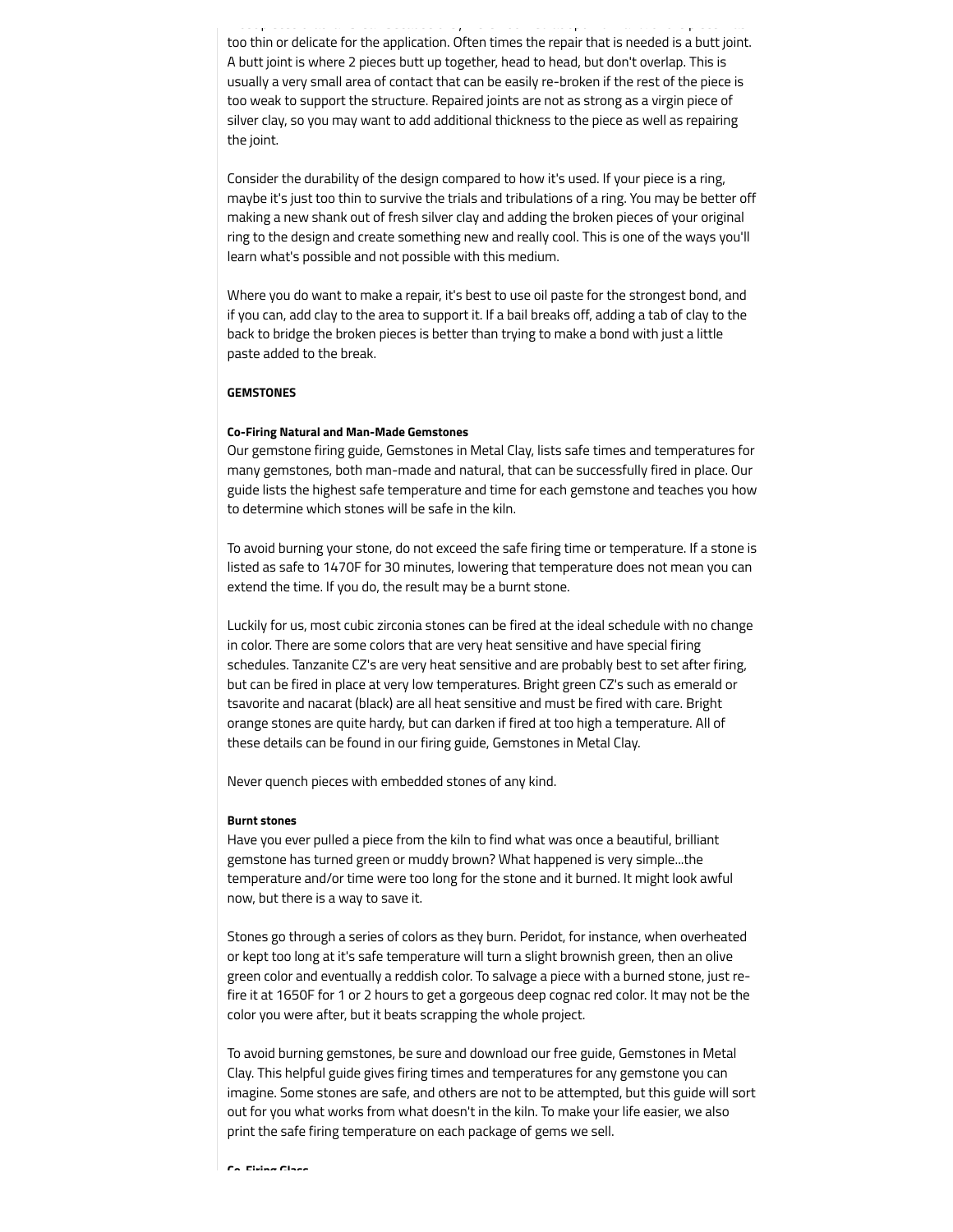#### **Co-Firing Glass**

Whether you want to fuse your own glass cabs or co-fire pre-made glass, co-firing in silver clay is very easy.

There are many types of glass, and each brand and type has a different COE (coefficient of expansion), which is the rate at which it expands and contracts as it's heated and cooled. The most common glass used for fused cabs has a COE of 90. We'll focus on firing with this type of glass, but realize that just about any glass can be successfully fired in silver clay.

Co-firing glass and silver clay presents a few technical issues that you should know about. Glass will stick to an untreated ceramic kiln shelf, so you'll need to prepare your shelf with kiln wash, or protect it with ceramic fiber paper. The ceramic fiber paper is easier to use, but should be pre-fired to burn out the binders before use. Fire to 1400F before use. (You don't need to hold the temperature, just heat to 1400F and turn the kiln off). Handle with care after firing as the paper will be fragile.

I've actually fired directly on unprotected hard fiber kiln shelves up to 1300F and had no problems sticking. At 1500F, a few pieces stuck in a few spots, so higher temperature really should have paper on the shelves.

Another issue with glass and silver clay is fuming. As silver clay fires, silver fumes can build up in the kiln and cause a smokey-metallic discoloration called fuming. This is simple to avoid by venting the kiln. When you co-fire glass and silver, remove the ceramic plug from the top of your kiln, or use the vent prop on the kiln lid to allow the silver fumes to escape as you fire. Fumed glass is lovely when you expect it, but it can be very disappointing when you wanted rich, vibrant colors.

Something else to consider is that glass must be annealed after heating. Annealing is a slow cooling process that allows the glass to return to room temperature without cracking. Heating creates stresses in the glass that must be relieved as it cools, and this process is called annealing. If glass is not properly annealed, it will crack or shatter. If a piece is improperly annealed (cooled too quickly), it might break today or several weeks from now.

One other important detail to remember is that you'll need to be sure your glass piece is squeaky clean before firing. Every speck of silver clay dust left on the glass will fuse to the surface when it's fired. If you don't want silver polka-dots on your glass, be sure to clean the surface with alcohol before firing. Use cotton swabs rolled into little pointed daubers and snick up any silver bits from the surface and especially the edge where the silver clay and glass meet.

Don't use water on your swab to pick up the silver dust. Water will soften the clay and create a muddy mess.

Never quench anything with embedded glass.

#### **Creating a Setting**

Glass cabochons (cabs for short) are everywhere these days, and luckily they are very easy to fire in place. Most of the glass cabs available are COE 90 and are quite easy to fire in place. Whatever your design, you'll need to make sure the glass is trapped in place so it cannot fall out of it's setting after firing. Most people make a "seat" for the stone by placing it on the wet clay and tracing around it with a needle tool, then removing the excess clay below the cab and setting the cab in the resulting hole. When you cut out around the cab, hold the needle tool straight up and down so you have a little extra space around it to account for shrinkage of the clay. By giving a little extra space, you'll relieve the stress that can break the glass or tear the silver clay as it shrinks.

Depending on the size of the cab and the thickness of the clay, this may be all you need.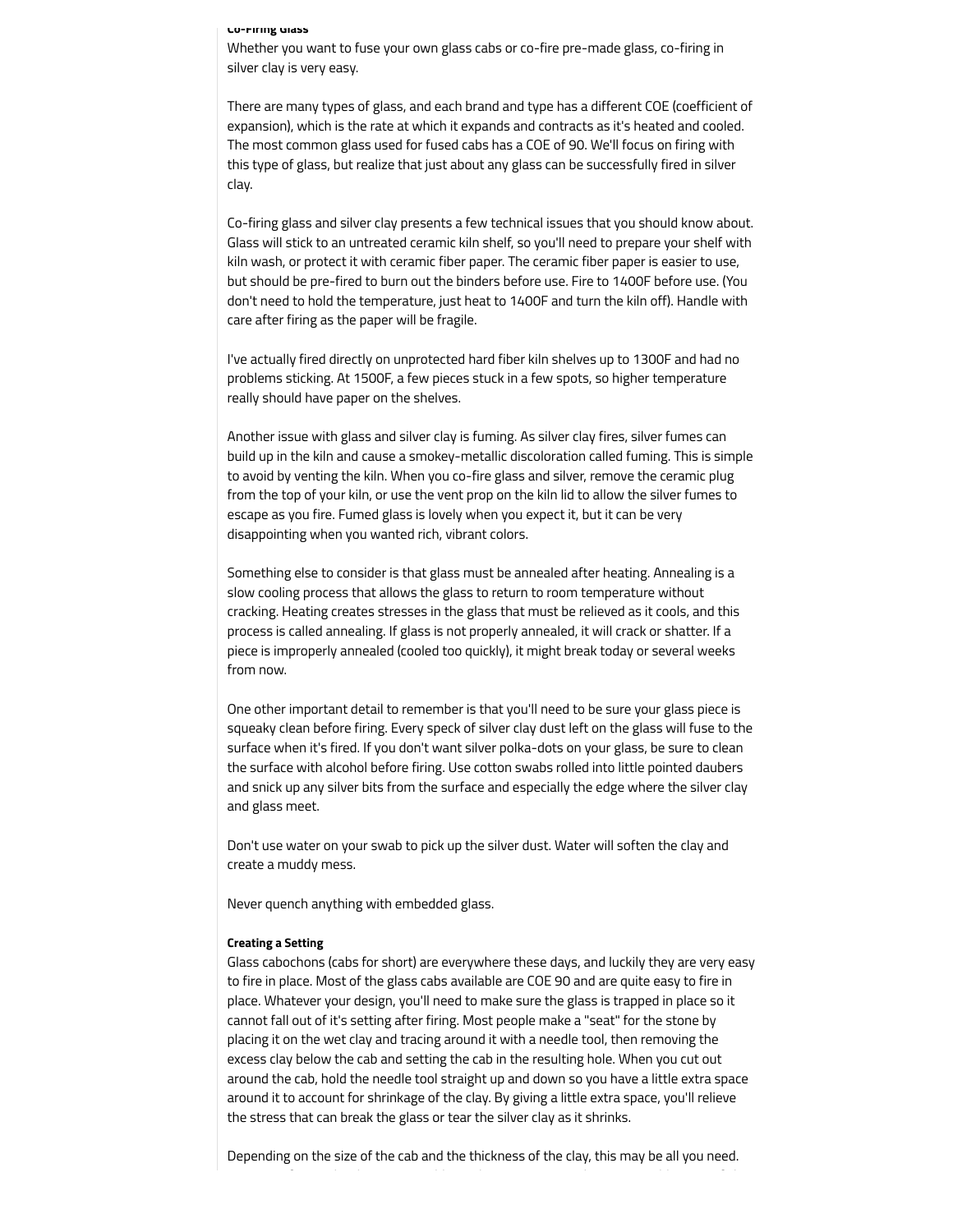However, if you cab is large, or to add visual interest, you might want to add a rope of clay or syringe around the stone to form a "bezel" or set the stone in a bezel made from bezel wire or silver clay.

## **Co-Firing Schedules**

Most COE 90 glass is fused at temperatures around 1480F to 1550F. At this temperature range, the glass is molten and will slump, rounding the edges. To preserve the shape of your cabochon, you'll need to stay below the fusing temperature.

## **COE 90 Firing Chart**

| <b>Technique</b>     | Schedule            | When to use                             |
|----------------------|---------------------|-----------------------------------------|
|                      |                     | To co-fire in silver clay with          |
| <b>Tack Fuse</b>     | 1200F to 1350F      | no change to glass                      |
|                      | soak for 30 minutes | To fuse glass together without          |
|                      |                     | changing the shape                      |
| <b>Full Fuse</b>     | 1400F to 1500F      | To fuse glass and silver clay           |
|                      | soak for 30 minutes | together                                |
|                      |                     | To fully fuse glass and round the edges |
| <b>Fire Polish</b>   | 1100F to 1200F      | To make cut or ground glass             |
|                      | soak for 5 minutes  | edges shiny, without                    |
|                      |                     | changing shape                          |
| <b>Crack Repair</b>  | 1400F to 1500F      | To repair a cracked piece of            |
|                      | soak for 30 minutes | glass                                   |
| <b>Bubble Repair</b> | 1200F to 1250F      | To squeeze out bubbles                  |
|                      | soak for 30 minutes | from glass                              |

#### **Annealing Glass**

Annealing is a critical step. Don't confuse glass annealing with metal annealing…they are 2 different processes to achieve 2 different outcomes. Glass annealing, as fancy as it sounds, is simply a controlled cooling. Glass expands as it is heated and contracts as it cools. If glass is cooled too quickly, it will thermally shock and crack. The way you will anneal depends on the temperature you have fired at.

## **Crash-Cool Annealing**

If you have brought your glass to the melting point (full fuse temperature), you'll need to crash cool the kiln. Crash cooling brings the interior temperature down quickly so the glass stops moving.

To crash cool, simply open the kiln door about 2 inches and watch as the temperature falls. When it reaches 1100F, close the door. The temperature will now begin to creep back up. When the temperature stops rising, open the door again and allow the temperature to fall to 1100F. Repeat this until the kiln stays right about 1100F. Then do not open the door again until the temperature is below 200F.

## **No-Peak Annealing**

If you have fired to 1400F or less, just leave the kiln undisturbed (that means don't open the door!) until the interior temperature is below 200F. That's your entire annealing process. It couldn't be easier.

## **Co-Firing Dichroic Glass**

Most dichroic glass cabochons are made by fusing layers of glass at around 1500F. To maintain the shape of the cabochon, fire at a temperature below 1450F. If you fire at 1470F (a typical temperature used), the glass will fuse with the silver clay and slump somewhat. The longer it is fired, the more it will tend to slump. If you want the glass to remain unchanged, fire at a temperature well below the softening point so the glass remains solid. A good choice is 1300F.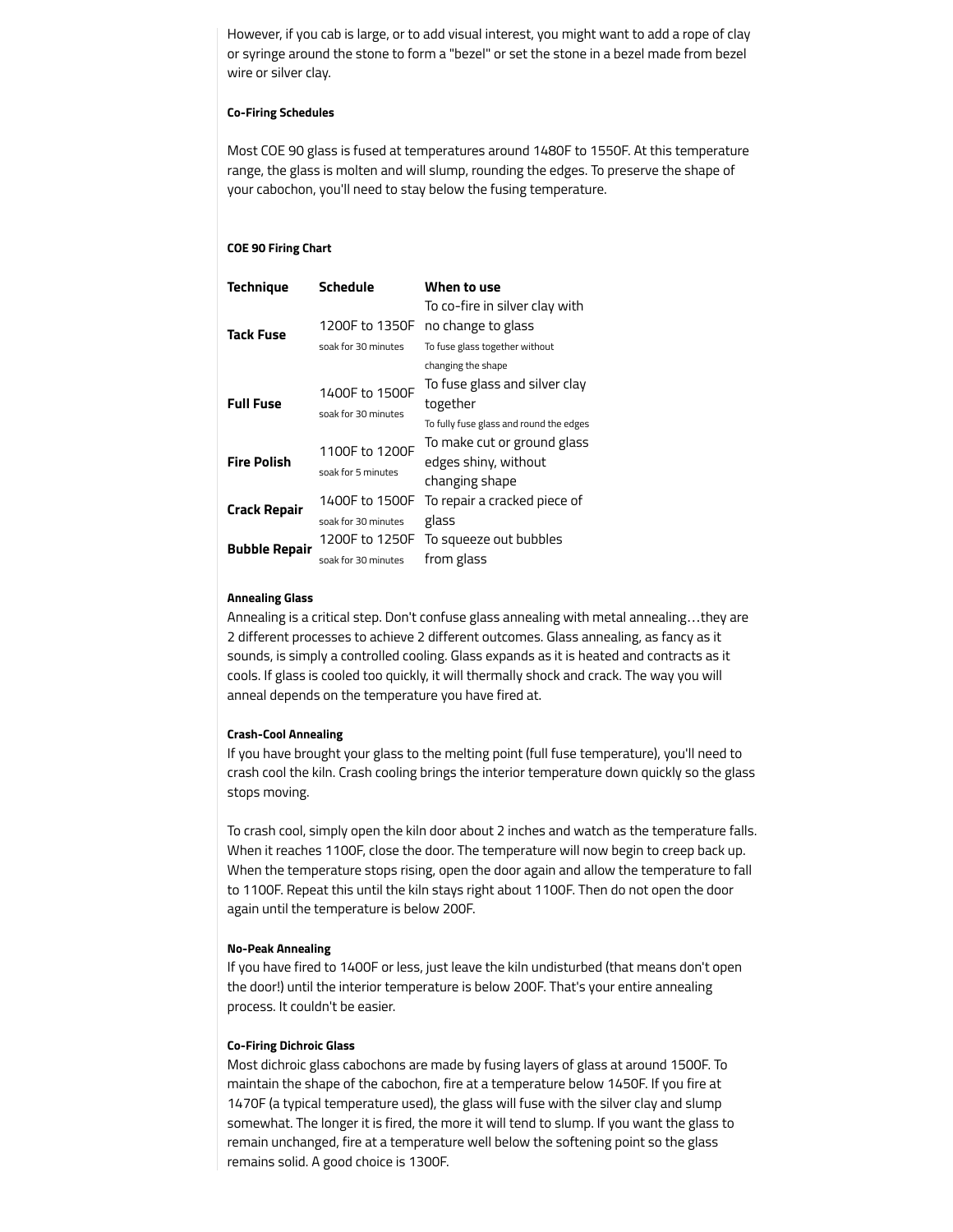If your glass develops a crack, re-fire it at 1450F for 30 minutes to allow the glass to fuse. Then anneal.

#### **Co-Firing Lampworked Glass**

There are some very talented people making wonderful lampworked glass jewels. These glass pieces can be fired in place with silver clay. It's best to keep the temperature low since lampworkers often use a COE 33 glass.

## **Co-Firing Beach Glass**

Some beach glass can be safely co-fired with silver clay. Beach glass is usually a sodalime composition with a fairly low melting point. If it's fired at too high a temperature, this type of glass can slump and lose its lovely frosted surface. To assure the glass remains unchanged, fire at a temperature well below the softening point so the glass remains solid. A typically safe temperature is 1250F for 30 minutes.Another issue with beach glas is the color. Since you probably don't now exactly what the glass is, there's no telling what might happen to the color in the kiln. You''ll have to test fire a sample alone in the kiln to find out how hardy the color is. Place a sample of your glass on a kiln shelf lined with kiln shelf paper (thin fire paper) and fire at 1250F for 30 minutes, then anneal to see what happens to the color..

## **Repairing Cracked Glass**

If you know what kind of glass you have, you can easily repair a cracked glass stone in your kiln. To repair a crack, you just need to re-fuse the glass. See the glass firing chart above and use the full fuse temperature.

## **Co-Firing Fine Silver Findings**

Fine silver wire, bezel wire, bezel cups, findings, or anything made of purely of fine silver can be co-fired with silver clay without any change in firing time or temperature. Anything that is made of fine silver can be fired at 1650F for 2 hours. Remember, silver clay is made of fine silver, so anything that applies to silver clay also applies to fine silver findings, wire, etc.

## **Co-Firing Sterling Silver**

Sterling silver findings can be co-fired with silver clay. Sterling silver will need to be properly prepared to fire in place, and care must be taken in the firing. Do not fire sterling silver findings over 1200F and do not fire for more than 30 minutes. Sterling silver becomes brittle at temperatures higher than 1250F and longer than 30 minutes.

Depletion gild sterling silver before firing in place. Depletion gilding will bring up a skin of fine silver on the surface of the metal by oxidizing and then dissolving the copper near the surface. To depletion gild, first heat the sterling silver with a torch or in a kiln until it turns a dark charcoal gray. Then soak in Silver Prep to dissolve the oxidized copper from the surface (the surface will appear white). Repeat this process until you cannot darken the surface of the metal with the heat source. For small items such as wires, findings, and stone settings, 2 rounds is usually enough. For larger pieces, 3 or 4 rounds may be required.Rinse the pickled item and embed or paste on the sterling component. When the added silver clay is completely dry, fire at no more than 1200F for 30 minutes..

## **Co-Firing Porcelain**

Porcelain is a high-fire ceramic and can handle temperatures in excess of 1650F. Co-fire porcelain at optimum temperatures. Do no quench porcelain

#### **Co-Firing Bisque Ware**

Bisque ware is a low-fire ceramic and can handle temperature in excess of 1650F. Co-fire bisque at optimum temperatures. Do not quench bisque ware

#### **Burning Out Organics**

Natural organics are sticks, twigs, leaves, pods, seeds...and anything else that was created by nature, not man. For the most part, these items burn away completely in the kiln.